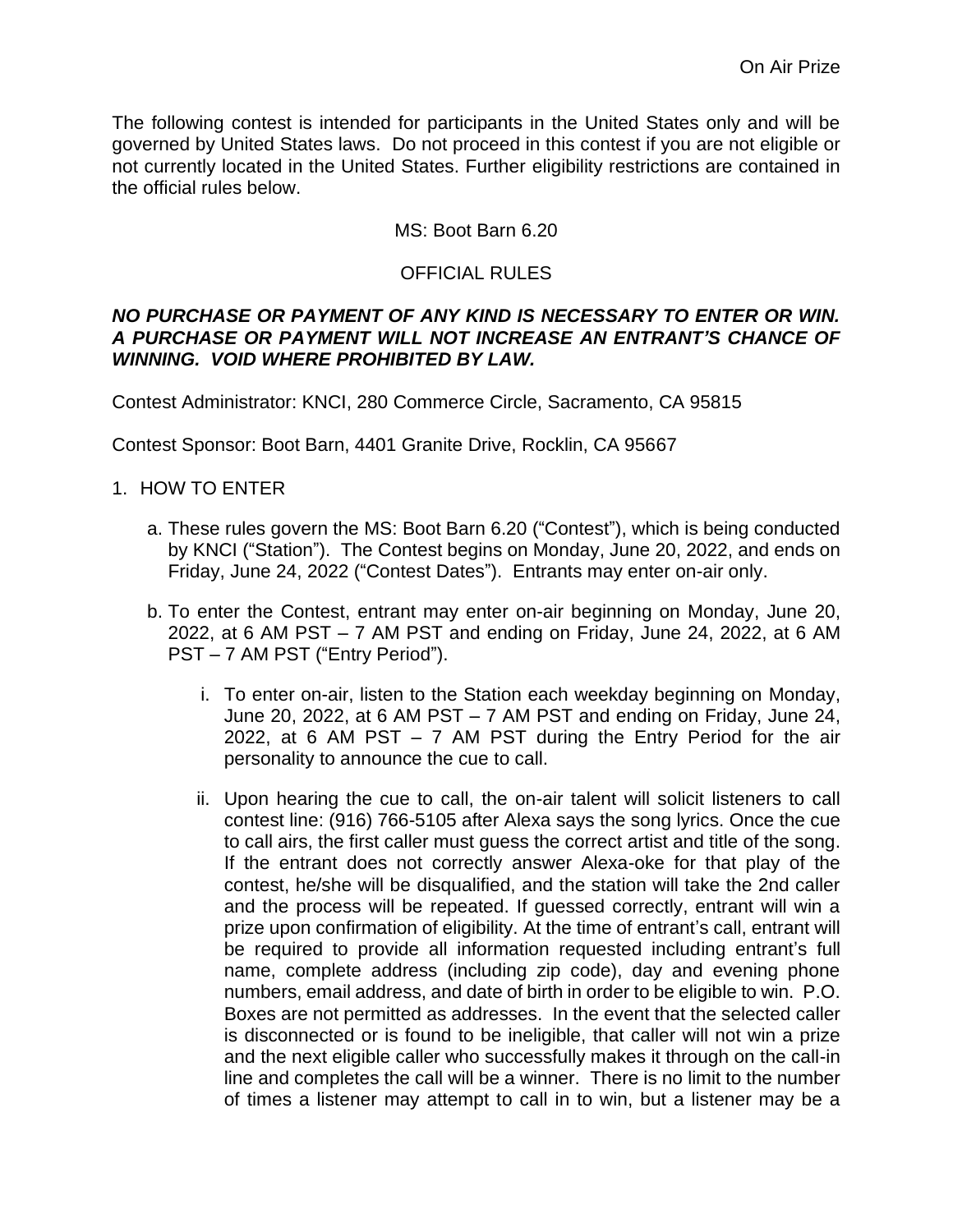winner only once during the Contest. Multiple participants are not permitted to share the same phone number, and only one phone number may be used per entrant.

- c. Due to delays in the online streaming of the Station's broadcast signal, listeners to the online stream may not be able to participate in, or may be disadvantaged in participating in, the Contest. Entrants should not rely on streamed broadcasts and are encouraged to listen to the Station on-air versus online. The Station is not responsible for any disadvantages or losses that result from online streaming delays of any nature, nor is station otherwise responsible for any delays in online streaming.
- d. Only one (1) entry per person is permitted regardless of the method of entry. There will be up to a total of five (5) winner(s) selected in the Contest.
- e. All entries must be received by the end of the Entry Period.
- 2. ELIGIBILITY RESTRICTIONS
	- a. The Contest is open to all persons who are legal U.S. residents of the state of California, eighteen (18) years of age or older, and who reside in the Sacramento Metropolitan area as defined by Nielsen; this includes Yolo, Sacramento, Sutter, Nevada, Placer, and El Dorado Counties. Void where prohibited or restricted by law.
	- b. The following individuals are NOT eligible to enter Station contests at any time, even if such individuals meet the age and residency requirements above: (1) Any employees (i.e., full-time, part-time and/or temporary employees) of the Station, Bonneville International Corporation, other area radio stations, Contest Sponsor, of any advertising and promotion agencies, and/or of the respective parent entities, subsidiaries, affiliated companies of each; (2) Any immediate family members of such employees, including without limitation current and/or ex-spouses, parents, grandparents, children, grandchildren, siblings, in-laws, and/or steps in any of the foregoing categories; and (3) Any other individual legally residing in the same household (i.e., at the same address) of such employees, including without limitation roommates, housemates, significant others, and partners.
	- c. Unless the Station otherwise specifies, persons who have previously won a prize (cash, services, merchandise) from a contest or Station event from any of the Bonneville International Radio Stations are subject to the following restrictions: Persons who have won a prize valued up to \$100 in the thirty (30) days prior to entering the current contest are not eligible to participate. Persons who have won a prize valued between \$101 and \$499 in the ninety (90) days prior to entering the current contest are not eligible to participate. Persons who have won a prize valued between \$500 and \$999 in the six (6) months prior to entering the current contest are not eligible to participate. Persons who have won a prize valued at \$1,000 or more in the twelve (12) months prior to entering the current contest are not eligible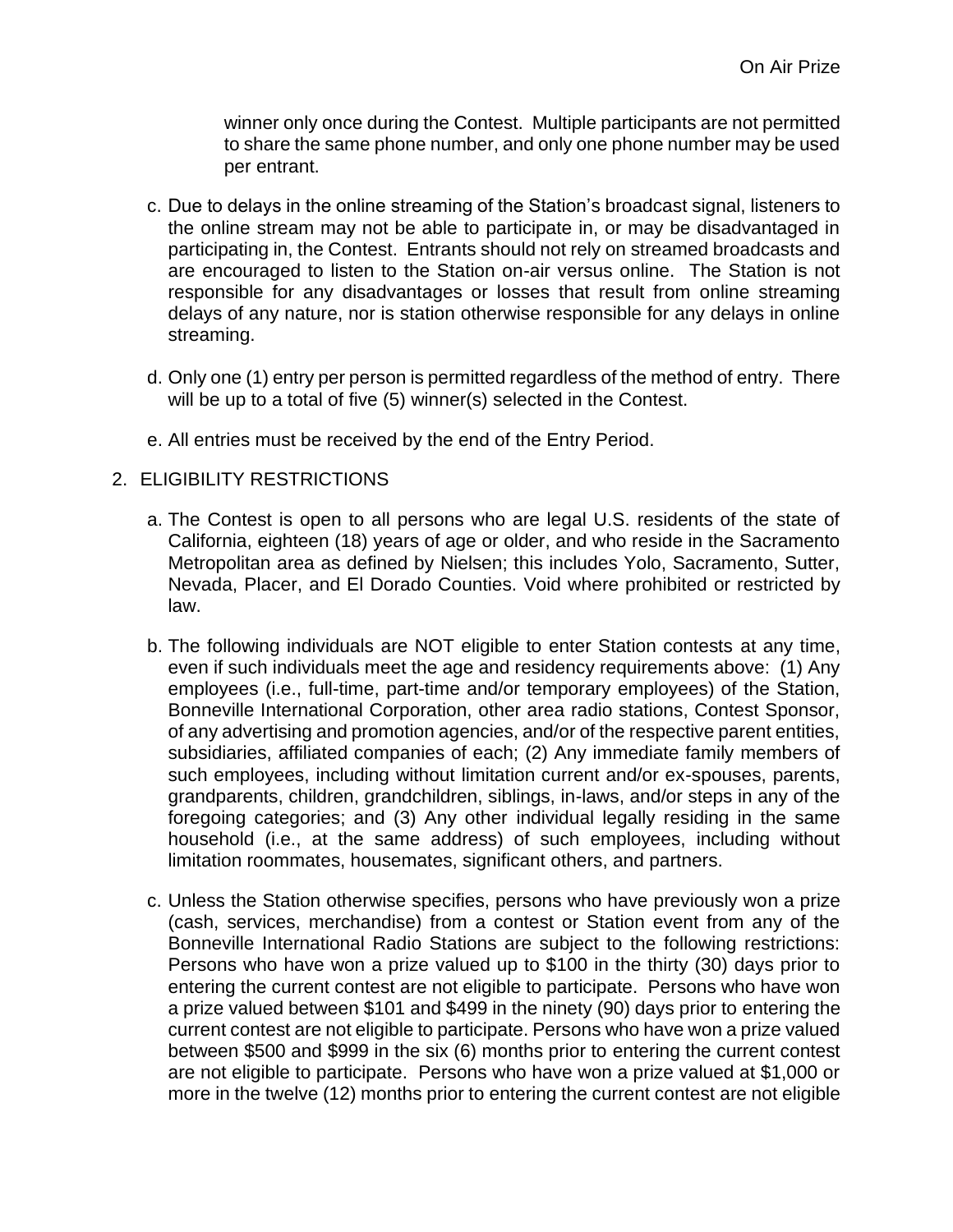to participate. These restrictions also apply to immediate household members of contest or prize winners.

- d. To claim a prize, the winner(s) must provide valid government-issued photo identification and provide their complete address, date of birth and phone number, and Social Security Number.
- e. Entrants are required to provide truthful information and the Station will reject and delete any entry that it discovers to be false or fraudulent. The Station will disqualify any entrant who does not meet the eligibility requirements and will also delete any entry as required by law.
- f. This Contest is subject to all applicable federal, state, and local laws and regulations. By participating, entrant agrees to comply with these Official Rules and the decisions of the Station, which are final and binding in all respects.

# 3. PRIZES

- a. Five (5) prizes will be awarded. Each prize consists of one (1) fifty-dollar (\$50) gift card to Boot Barn. The Approximate Retail Value ("ARV") of the prize(s) is \$50. Transportation costs are excluded in the given price. The winner(s) will be solely responsible for all taxes and all other fees and expenses not specified herein associated with the receipt and use of the prize(s). The prize is valid only on the date(s) printed on the prize, and they are not refundable or transferable, may not be sold to a third party, and may not be substituted or exchanged for cash or credit at any time, nor will they be replaced if lost or stolen. If a prize-related event is unable to take place as scheduled, for reasons such as cancellation, preemption, postponement or unavailability, including for weather, or for any reason beyond the control of the Station or Contest Administrator or Sponsor, their sole responsibility to the winner(s) will be to award the remaining available elements of the prize(s) and no substitution or compensation will be provided for the unawarded elements of the prize(s). The Station, in its sole discretion, reserves the right to deny entry to or to remove the winner(s) and/or guest(s) if either engages in disruptive behavior or in a manner with intent to annoy, abuse, threaten or harass any other person at the prize related event(s).
- b. All sales, prizes and other taxes, gratuities and any other incidentals associated with the prizes are the sole responsibility of the prizewinner(s). Prizes are not transferable or exchangeable and may not be substituted, except by sponsors for reasons of unavailability, in which case, a prize of equal or greater value will be awarded. The Station assumes no responsibility or liability for damages, loss, or injury resulting from acceptance or use of the prize. The Station is not responsible for replacing prizes that have been awarded in the event of show/prize cancellations as a result of weather, promoter, or performer actions. The Station reserves the right, in its sole discretion, to cancel or suspend the Contest should a virus, bug, computer, or other problem beyond the control of the Station corrupt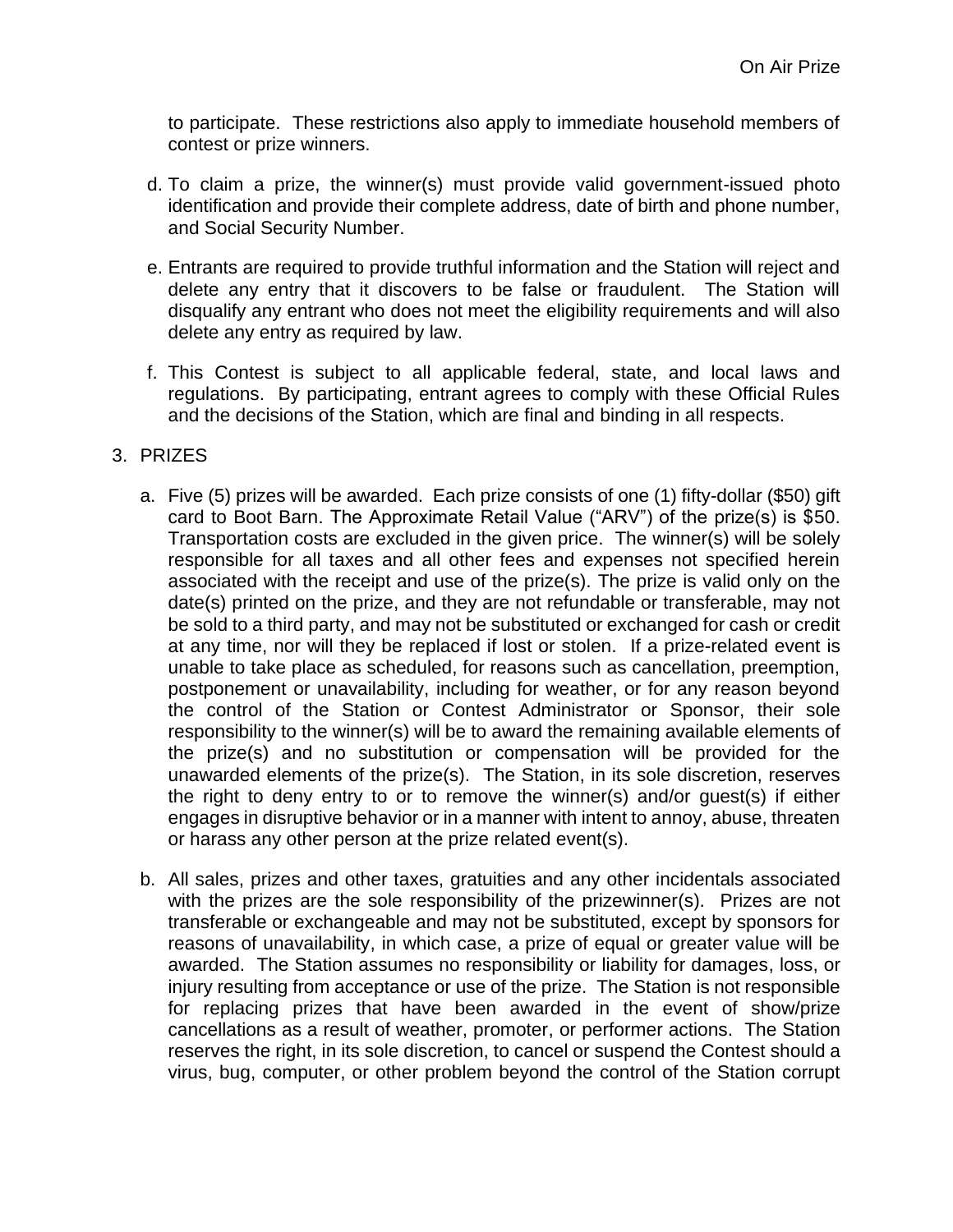the administration, security, or proper execution of the Contest, or the Internet portion of the Contest. Decisions of the Station are final.

- c. If due to a printing, production or other error, more prizes are claimed than are intended to be awarded for any prize level, the intended prizes will be awarded in a random drawing from among all verified and validated prize claims received for that prize level. In no event will more than the stated number of prizes be awarded.
- d. All prizes are awarded "as is" and the station does not make (and is not responsible for) any representations, guarantees, or warranties of any kind, express or implied, in fact or in law, relating to any prize (including, without limitation, any implied warranty of merchantability or fitness for a particular purpose), and all such warranties are hereby disclaimed.
- 4. WINNER SELECTION AND NOTIFICATION
	- a. Decisions of the Station management with respect to the Contest are final.
	- b. Five (5) winner(s) will be selected on-air as described above in Section 1 of these Official Rules.
	- c. Odds of winning depend upon the number and order of eligible phone calls received for each cue to call.
	- d. Winners must listen to the Station to win but do not need to be present to win. All prizes must be picked up or claimed within thirty (30) days of winning, as directed by the Station, including in-person, if public health conditions permit, at the office of the Station located at 280 Commerce Circle, Sacramento 95815 between regular business hours of 8:30 a.m.PST 5:30 p.m. PST, Monday through Friday. If public health conditions do not permit a Winner to claim the prize in person within thirty (30) days, the Station will coordinate with the Winner to confirm Winner's identity remotely and to deliver the prize by mail or other means of delivery. If a Winner has a prize shipped, the Winner will be required to sign a release that the Station and any Released Parties (defined below) are not responsibility if the prize is late, lost, stolen, misdirected, undeliverable, or damaged during shipping. In such cases, there is no purchase necessary to enter or win, except for reasonable postage and handling fees the amount of which shall not exceed \$1.50 plus the actual cost of postage to ship the prize.
	- e. Potential winner(s) will be notified of winning by telephone at the time of the drawing. Prize(s) will be awarded only upon confirmation of eligibility and completion of all requisite releases. Upon notification or notification attempt, the potential winner(s) will be required to respond to such notification attempt and must execute and return, along with the guest(s) of the winner(s), an IRS Form W-9, affidavit of acceptance, eligibility, liability, publicity release, and if applicable, Contest Sponsor liability release forms within thirty (30) days of such notification or notification attempt or prize(s) will be forfeited. If a winner has not reached the age of majority in his/her state of residence, the prize(s) will be awarded in the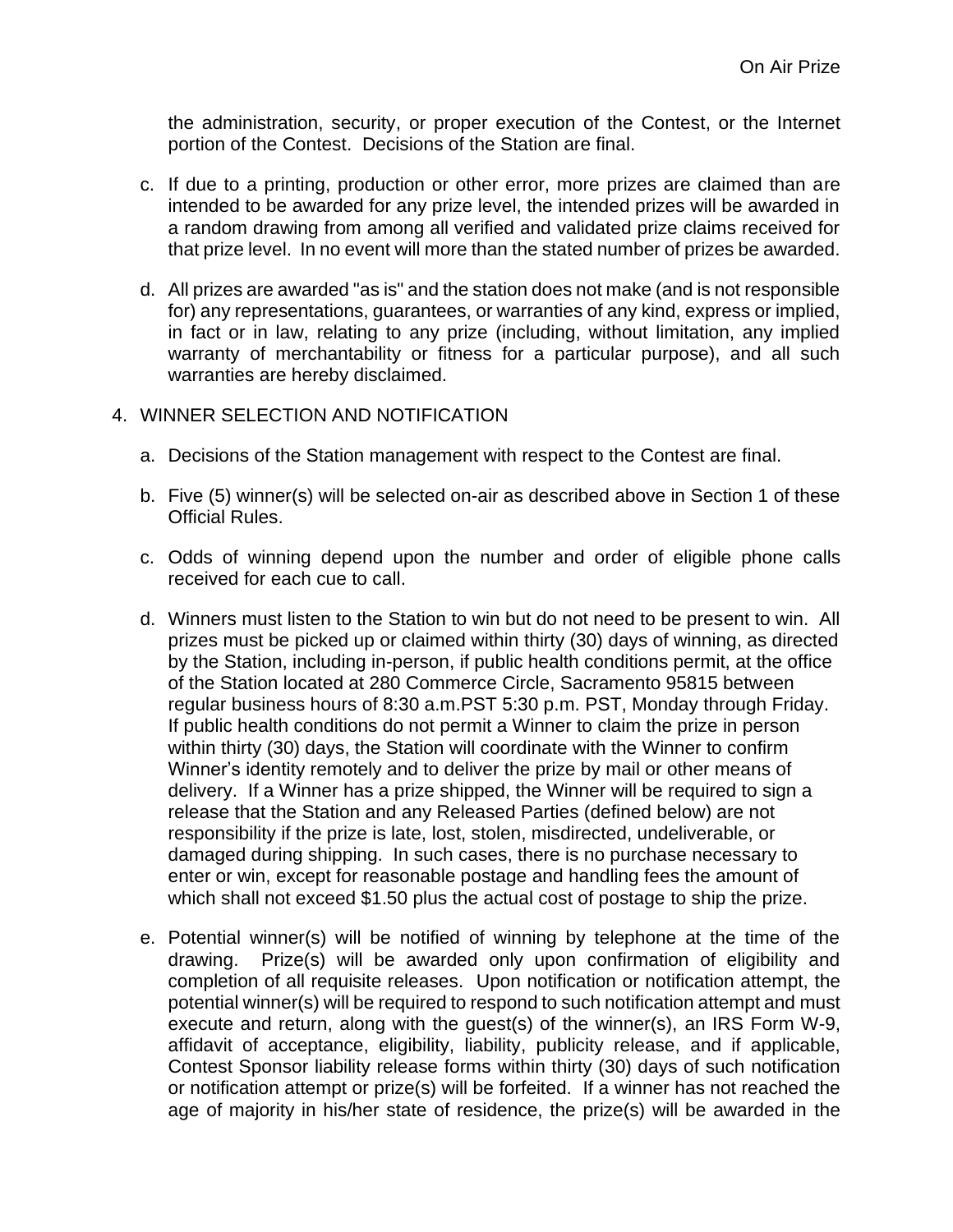name of his/her parent or legal guardian. If a potential winner(s) is deemed ineligible for any reason, cannot be contacted, fails to sign and return the fully executed affidavit of eligibility and/or liability/publicity release within the required time period, or if a prize or prize notification is returned as undeliverable, the potential winner forfeits the prize(s). The Station or Contest Administrator or Sponsor is not responsible for any changes in an entrant or winner's email address, phone number, mailing address or other contact information.

#### 5. CONDITIONS

- a. Effective immediately, KNCI Promotions Department is temporarily closed for prize pick up until further notice to limit the spread of COVID-19. Please check back to this page and keep tuning into KNCI for further updates, and follow our social media accounts on Twitter, Facebook, and Instagram for the latest.
- b. Any attempt by any entrant to obtain more than the stated number of entries by using multiple/different email addresses, identities, registrations and logins or any other methods may void that entrant's entries and that entrant may be disqualified. The use of any device to automate multiple entries is prohibited. Any use of robotic, repetitive, automatic, programmed, or similar entry methods or agents (including, but not limited to, promotion entry services or proxies) will void all entries by that entrant at the Station's discretion. The Station's or its Contest Administrator's computer or telephone system is the official time keeping device for this Contest. In the event of a dispute, online entries will be deemed to have been submitted by the Authorized Account Holder. The "Authorized Account Holder" is the natural person who (i) is assigned to an email address by an internet access provider, online service provider, or other organization that is responsible for assigning email addresses for the domain associated with the submitted email address, or (ii) is assigned to the mobile telephone number by a telecommunications provider, or other organization that is responsible for assigning such numbers. The Station, in its sole discretion, reserves the right to disqualify any person who it believes is tampering with the entry process or the operation of the Contest. Failure to comply with the rules of the Contest may result in an entrant's disqualification and/or forfeiture of any prize or prizes. If the Station makes a good-faith determination that an entrant has cheated or committed fraudulent activity in connection with a Contest, the Station may disqualify that entrant from entering and/or winning this and any or all future Station-administered contests and seek damages to the fullest extent permitted by law.
- c. The Station reserves the right to modify these rules for clarification or equitable purposes without materially affecting the terms and conditions of the Contest, including, without limitation, the substitution of a prize(s) of equivalent value, which will become effective upon announcement. To the extent the Station makes material changes to the terms and conditions of the Contest, any such material changes will be broadcast on the Station and/or posted on its website: KNCIFM.com within twenty-four (24) hours of the change and periodically thereafter. If due to circumstances beyond the control of the Station, any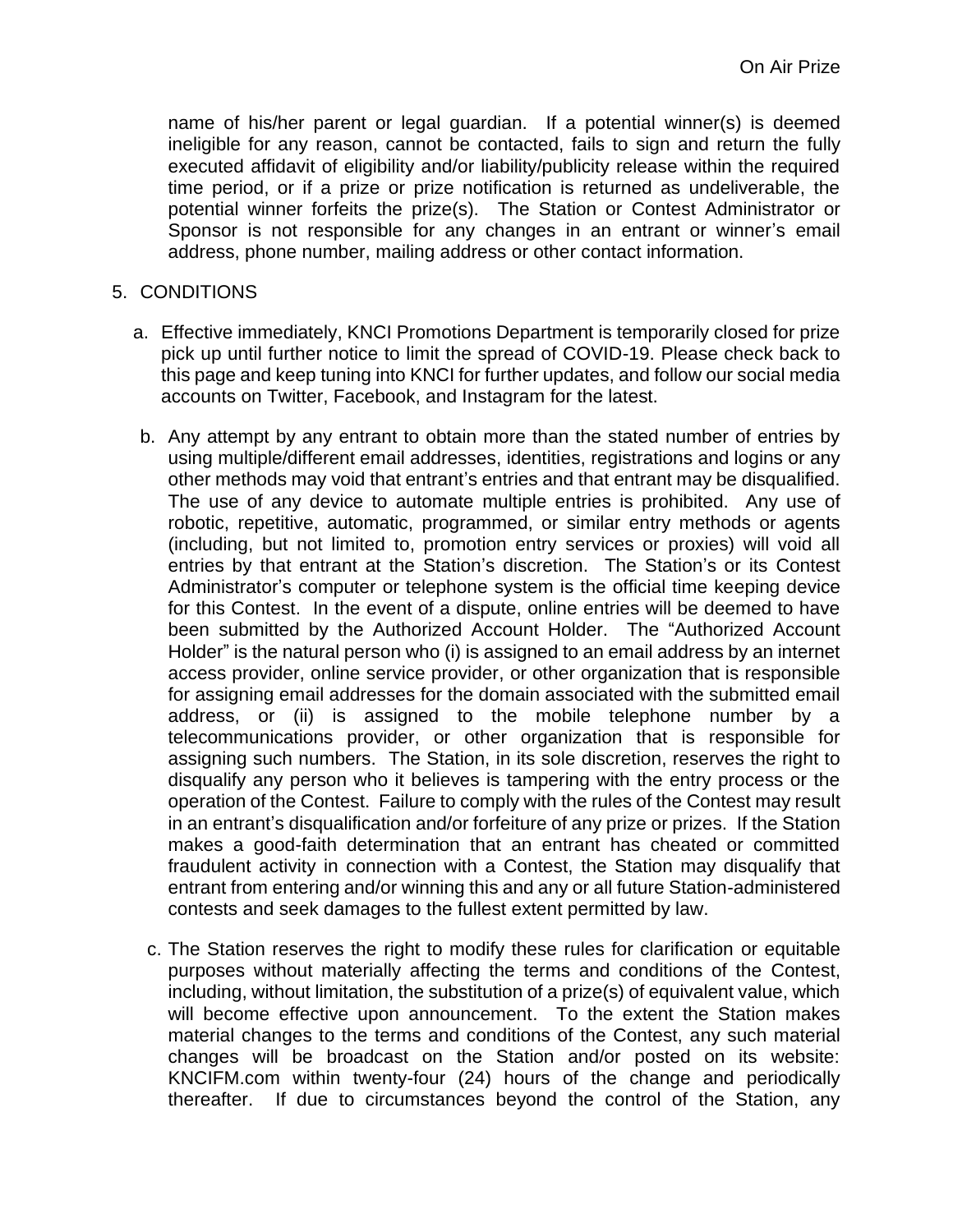competition or prize-related event or travel is delayed, rescheduled, postponed, or cancelled, the Station reserves the right, but does not have the obligation, to cancel, terminate, suspend, or modify the Contest and shall not be required to award a substitute prize(s). If any provision of these Official Rules is irrevocably inconsistent with any provision set forth on the Contest webpage, then the provision of these Official Rules will prevail but solely to the extent of the inconsistency.

- d. Calling the Station regarding the Contest constitutes permission for the Station to tape the caller's voice and use it on the air. All telephone calls during the Contest may be taped without further permission from the caller. By entering the Contest and/or acceptance of prize(s), all entrants consent to the use of their name, photograph, likeness, biography, voice, video, entry materials, prize information (if any), or any statements made for trade, publicity, advertising, or promotional purposes, in any and all media, now known or hereafter devised, including online announcements, without limitation and without compensation, except where prohibited by law.
- e. Each winner will be required to produce identification satisfactory to the Station. For example, winner(s) will be required to sign an IRS Form W-9, affidavit of eligibility and release, including a publicity release, as prepared by the Station prior to receiving their prize. Each winner will solely be responsible for any (federal, state, or local) taxes or fees that result from the receipt and/or use of their prize and may receive an IRS Form 1099-Misc for all prizes won from the Station in any calendar year where the aggregate value of all such prizes is \$600 or more. The Contest is void where prohibited by law. Failure to comply with the terms and conditions applicable to Contest entry, including without limitation submitting an incomplete or fraudulent entry, and/or failing to complete the entry process, will result in such Entry being disqualified from such Contest. Any individual(s) that is found to be, or suspected of, tampering with a Contest in any way, including without limitation by making a fraudulent entry, by engaging in any "deal-making" with or between other Contest entrants or third parties, by creating a public hazard, by cheating, by engaging in improper or illegal activity, by causing interference with or the destruction of property and/or utilized public safety resources will be disqualified from participating and/or winning any prize(s), as applicable, and may be banned from any future participation in any Contest as determined by Station at its sole discretion and on a case-by-case basis.
- f. Participation in a Contest and/or acceptance of prize(s) constitutes agreement by entrant and/or winner (and by winner's guest(s) if applicable) release, forever discharge, indemnify, and hold harmless Station, its affiliates, parents, assigns, successors, employees, participating Contest Sponsors, agents and all others connected with them and the Contest (the "Released Parties") from any and all liability, claims, actions, and damages sustained or incurred by participation in the said Contest, and the receipt and use of any prize(s) awarded (if any) through such Contest arising in any manner whatsoever, including but not limited to an act or omission, whether negligent, intentional or otherwise caused by Station, its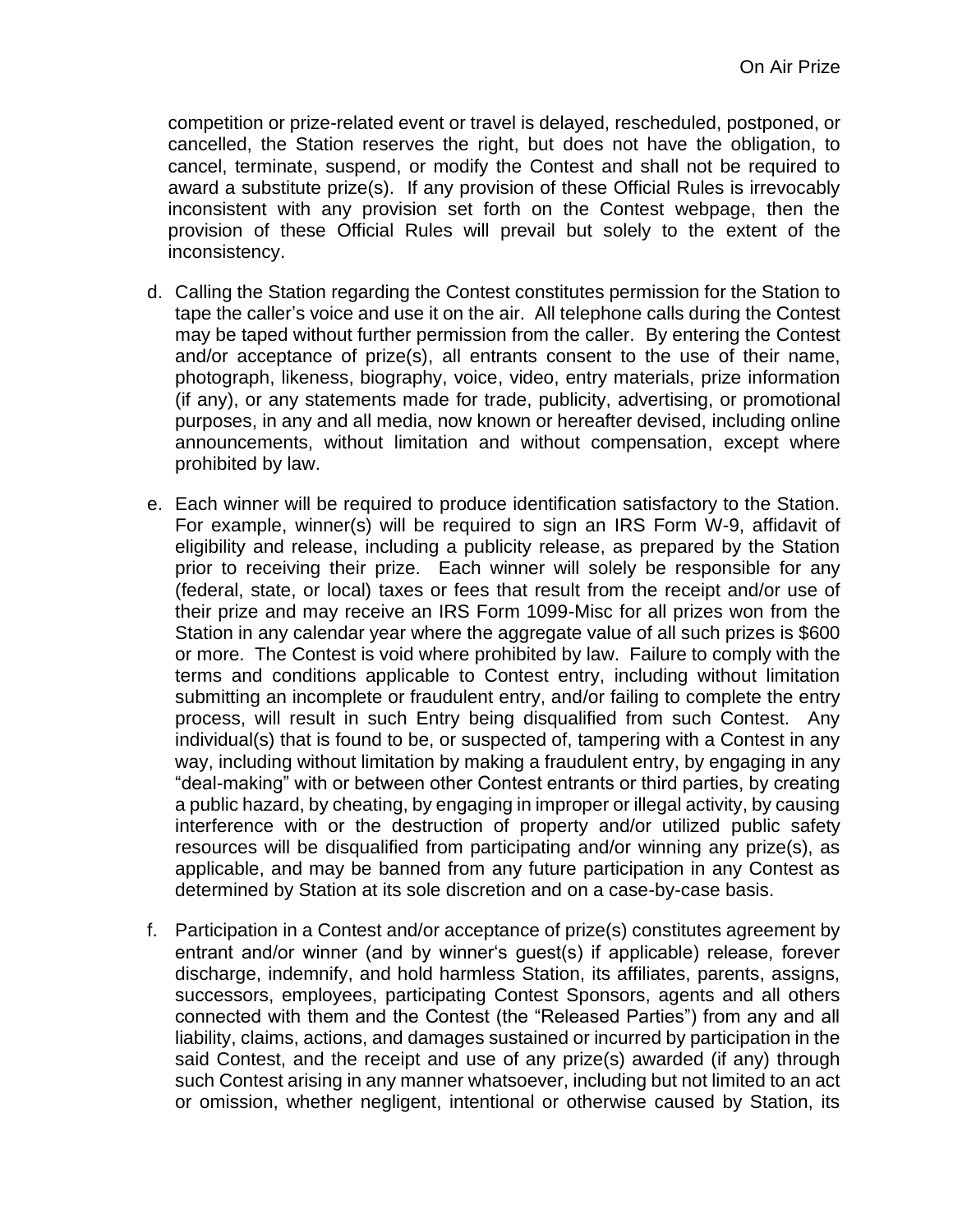affiliates, parents, assigns, successors, employees, sponsors, agents and all others connected with them and the Contest.

- g. The Released Parties are not responsible for (i) typographical or other errors in the printing, the offering, or the administration of the Contest or in the announcement of a prize; (ii) incorrect or inaccurate information, human error, failure, or omission; (iii) unauthorized human intervention; (iv) lost, stolen, mangled, misdirected, illegible, incomplete, or late entries; (v) entries not received due to difficulty accessing the internet, service outage or delays, computer difficulties, telephone service outages, delays, busy signals, poor signals or signal interference, accidental disconnection, equipment malfunctions, and any other technological failures; or (vi) any cancellations, delays, diversions, or substitutions or omissions by any transportation providers or any other persons or entities providing any services to Entrant(s) and/or winner(s) (and winner's guest(s) if applicable) including any results thereof such as changes in services or location necessitated by same. Further, the Released Parties are not responsible if any part of a Contest cannot be conducted and/or if a prize, either in whole or in part, cannot be awarded due to acts of God, acts of war, natural disasters, weather, acts of terrorism, or other factors beyond the Released Parties' control.
- h. Except where prohibited, by entering the Contest, each entrant agrees that: (1) any and all disputes, claims and causes of action arising out of or connected with this Contest or any prize(s) awarded shall be resolved individually, without resort to any form of class action, and exclusively by state or federal courts situated in Sacramento, California; (2) any and all claims, judgments and awards shall be limited to actual out-of-pocket costs incurred, but in no event shall such costs include attorneys' fees; and (3) no punitive, incidental, special, consequential or other damages, including, without limitation, lost profits may be awarded (collectively, "Special Damages"), and (4) entrant hereby waives all rights to claim Special Damages and all rights to have any damages awarded multiplied or increased. Utah law governs the interpretation and construction of these Official Rules and all aspects related thereto.

### 6. PRIVACY

a. By participating in the Contest, entrant agrees to the Station's Terms of Use Agreement and to the use of entrant's personal information as described in the Privacy Policy located at: KNCIFM.com. In the event of conflict between the Station's Terms of Use Agreement and these Official Rules, the terms of these Official Rules shall apply. Any information that Twitter, Facebook, or Instagram collects through an entry in the Contest may be subject to Twitter's, Facebook's. or Instagram's own terms and policies.

### 7. WINNERS' LIST/COPY OF OFFICIAL RULES

a. Any violation of these rules may result in disqualification. Consistent with Section 1(e), only one (1) entry per person. Any attempt by any one or more entrants to